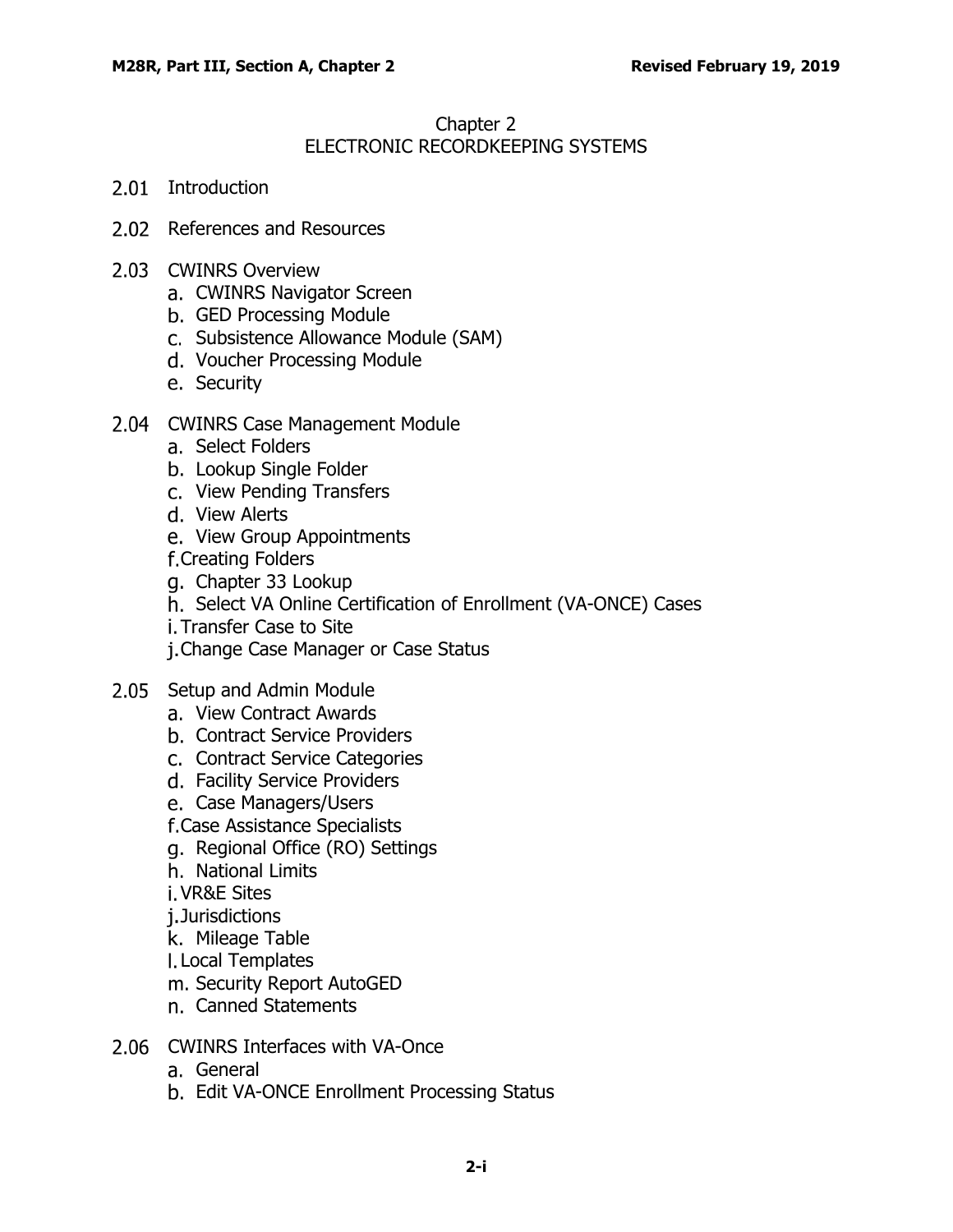- c. [View Enrollment Certifications](#page-14-1)
- 2.07 [Custom Letters and Forms](#page-16-0)
	- a. [General](#page-16-1)
	- b. [Creating a Customized Form or Letter](#page-16-2)
	- c. [Editing a Local Template](#page-17-0)
	- d. [Deleting a Local Template](#page-17-1)
	- [Using the Customized Forms and Letters](#page-17-2)
- 2.08 [Centralized Administrative Accounting Transaction System \(CAATS\)](#page-17-3)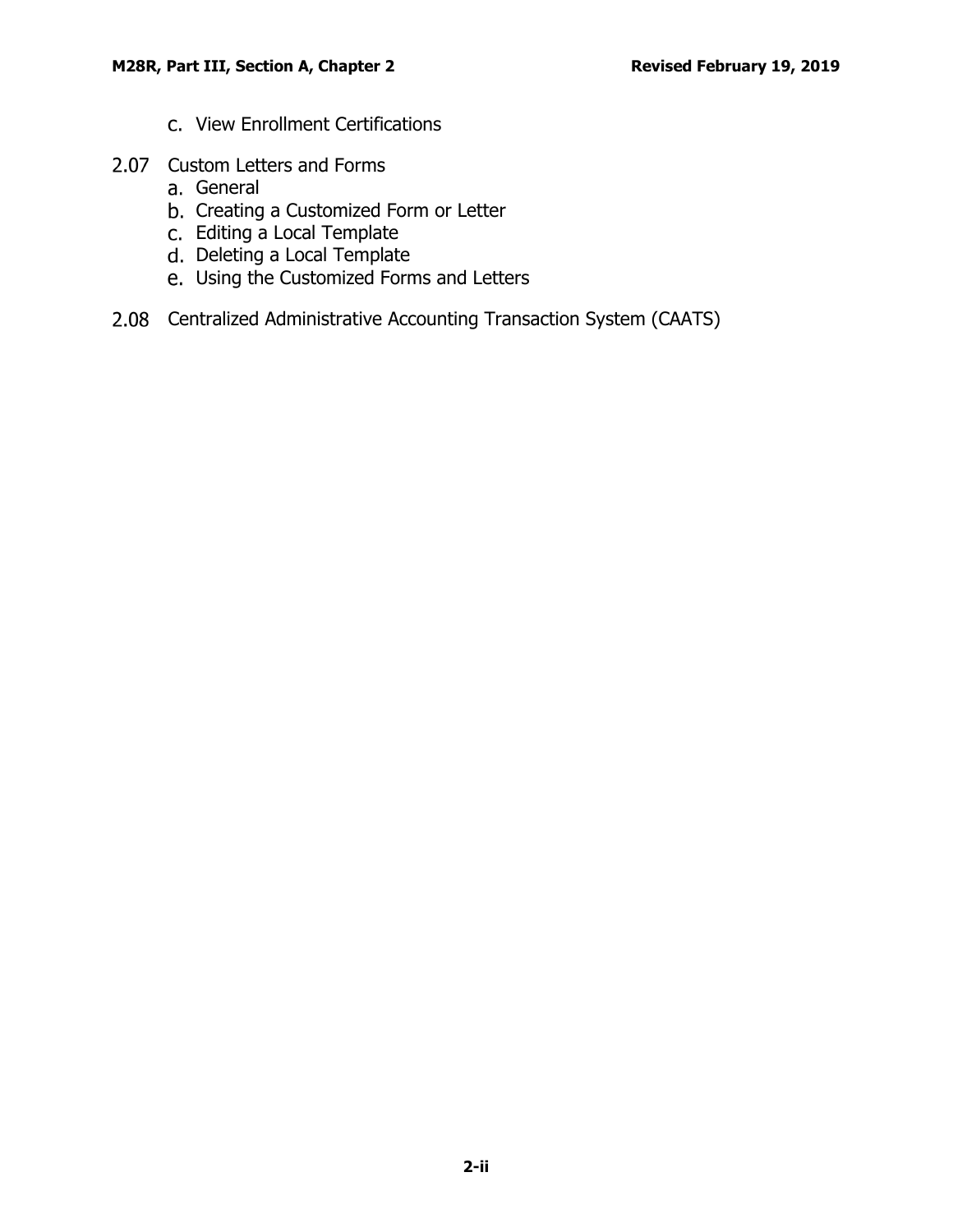## Chapter 2 ELECTRONIC RECORDKEEPING SYSTEMS

# <span id="page-2-0"></span>2.01 Introduction

(Change Date February 19, 2019)

The Department of Veterans Affairs (VA) Vocational Rehabilitation and Employment (VR&E) program utilizes a number of interconnected electronic data systems to track claims, generate data for performance analysis, create authorizations and payments to training facilities and service providers, and perform analyses of Veterans Benefits Administration (VBA) areas and VR&E as a whole. The VR&E program mainly relies upon one automated system for administering benefits to program participants and for record keeping, Corporate WINRS (CWINRS). All data must be entered accurately into the system and must be consistent with the data contained in the corresponding VR&E record. This chapter will discuss how VR&E staff access and enter data in CWINRS. In addition, the Centralized Adminstrative Accounting Transaction System (CAATS) is also discussed.

<span id="page-2-1"></span>2.02 References and Resources (Change Date February 19, 2019)

| Law:            | Public Law (Pub. L) 112-56, VOW to Hire Heroes Act                                                                                |
|-----------------|-----------------------------------------------------------------------------------------------------------------------------------|
| Regulations:    | 38 Codes of Federal Regulations (CFR) 3.665<br>38 CFR 21.78                                                                       |
| VA Forms (VAF): | VAF 20-8824e, Common Security Services (CSS) User Access<br>Request                                                               |
| Websites:       | https://vaww.portal.va.gov/sites/VRWKM/Pages/home.aspx<br>http://vbahinesweb.vba.va.gov/web/bdn_sched_of_op.htm<br>www.tms.va.gov |

## <span id="page-2-2"></span>2.03 CWINRS Overview

CWINRS is a case management system that allows VR&E staff to easily, efficiently and accurately move cases through the vocational rehabilitation process. It allows VR&E and Finance staff to perform the following functions:

- Maintain accurate data as cases move through the vocational rehabilitation process.
- Interact with the Corporate Database and VA-ONCE in order to gather and generate necessary data.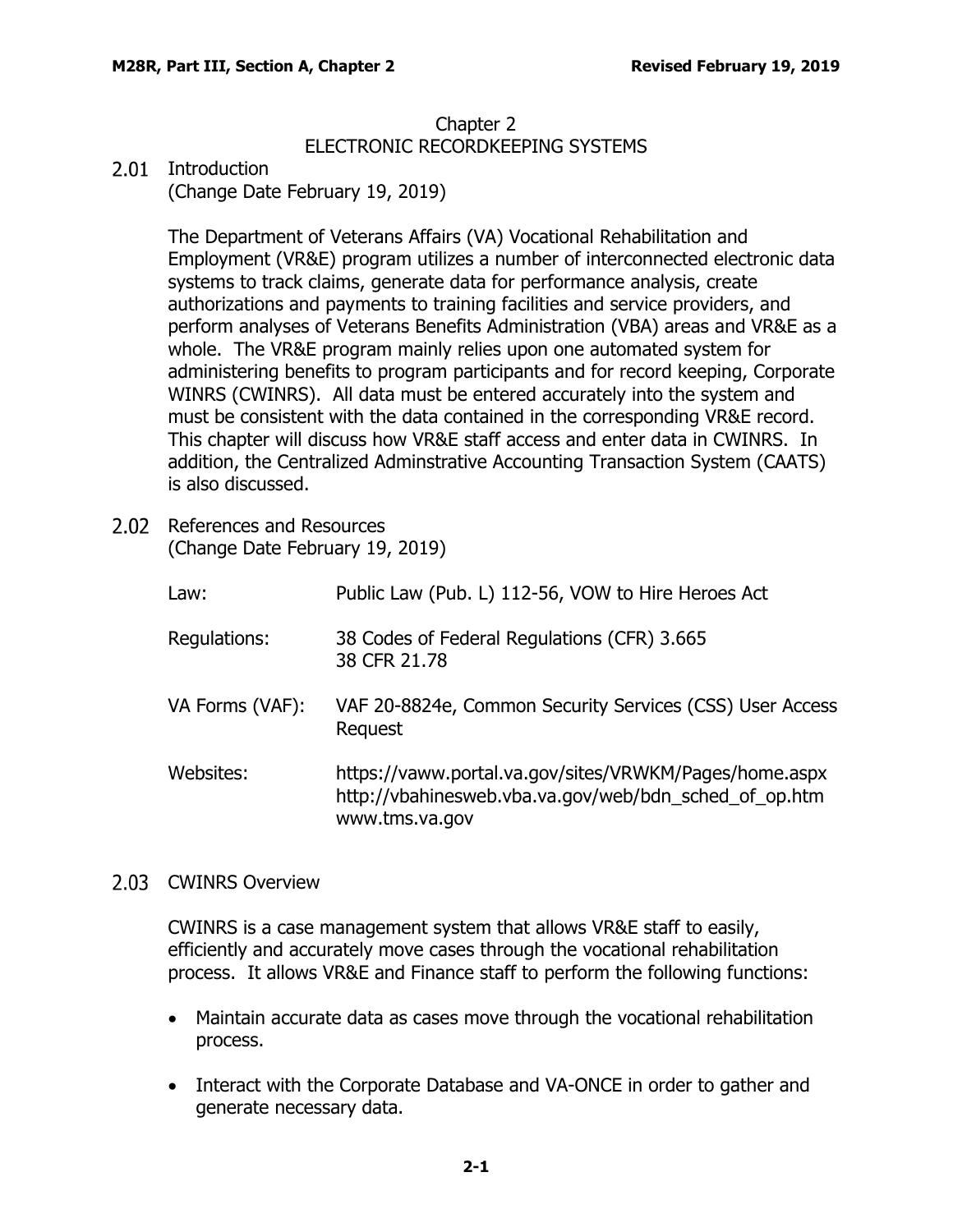- Generate both VA forms and letters.
- Generate payments in a voucher processing section which interfaces with VA Financial Management System (FMS) allowing Finance to maintain control of all authorizations and payments on behalf of a participant.
- Generate subsistence allowance payments that will be issued by the Finance and Accounting System (FAS).
- Schedule and track appointments.
- Create and view a complete case history.
- Process Chapter 31 basic eligibility.

The information in this section below will provide general information on several key CWINRS functions. Subsequent sections will follow with more detailed information as necessary. Complete operating instructions are available via CWINRS User Guide found on the KMP at

<span id="page-3-0"></span>https://vaww.portal.va.gov/sites/VRWKM/Pages/home.aspx

a. CWINRS Navigator Screen

The CWINRS Navigator screen is the opening screen that will appear after logging onto CWINRS through the CSS User Authentication screen. Navigator is the primary entry-point into CWINRS modules. The user can also access any other part of the application by using the drop-down menus at the top of each screen: File, Edit, View, GED, Folder, Payments, Admin, Interfaces and Help.

<span id="page-3-1"></span>GED Processing Module

The GED Processing Module contains tools necessary for VR&E to process basic eligibility determinations for individuals who apply for services. It performs an "Adjudicative" review of an individual's eligibility for VR&E services. Before a claim is processed, VR&E has to know:

- Does the individual have qualifying military service?
- Does the individual have either a compensable service-connected disability or is he/she awaiting separation from the military due to a serviceconnected disability?
- Has the individual filed an application for VR&E services or had a prior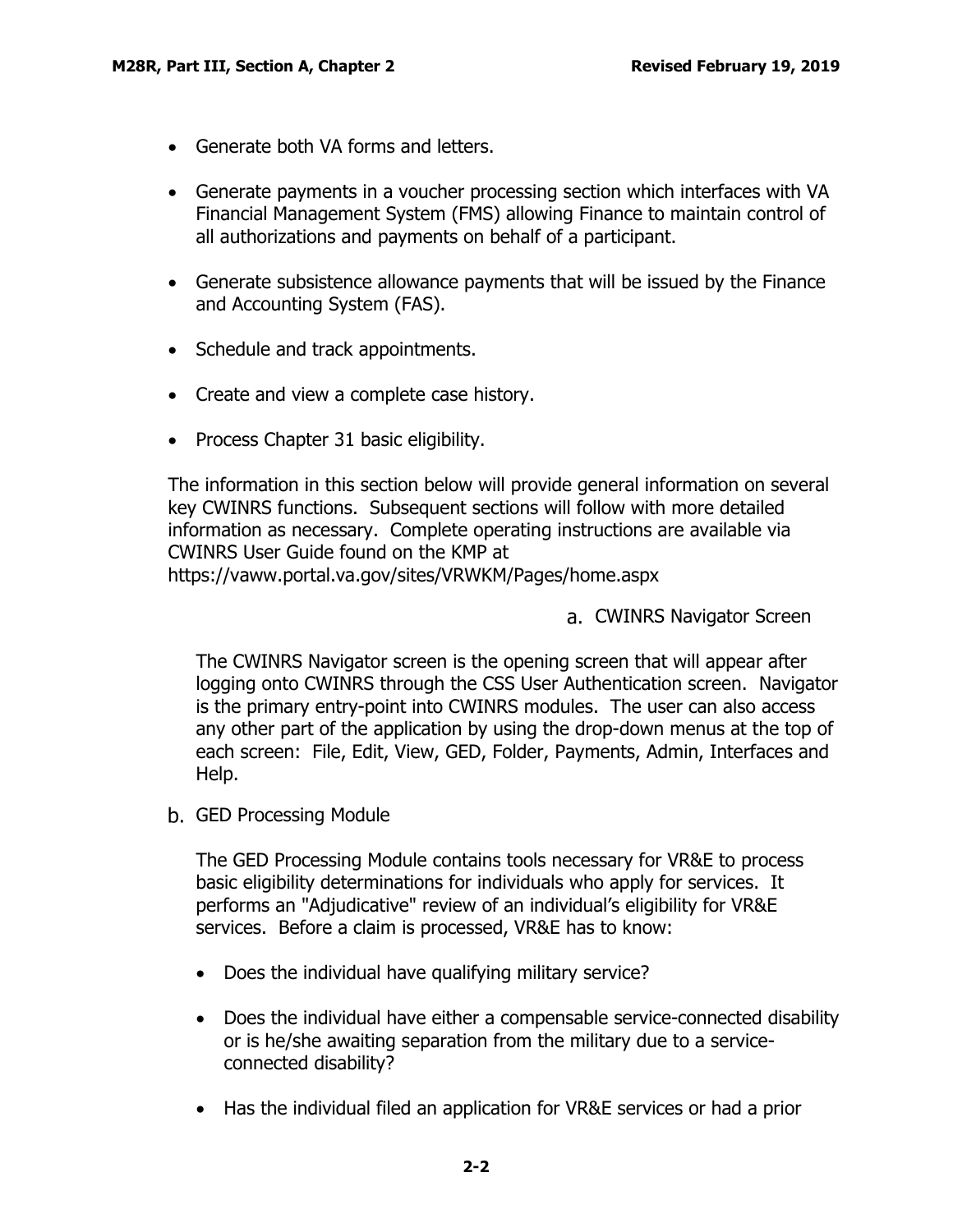Chapter 31 entitlement determination?

A review of the Veteran's record and claims file will determine the type of GED processing required, either original or reopened. Depending on the type of GED processed, either a new Chapter 31 Master Record is created or an existing Chapter 31 Master Record is updated. CWINRS AutoGED Module allows the CWINRS user to perform the GED Process in an automated module. The AutoGED Platform sends and retrieves data in the background of the application.

Refer to M28R.IV.A.2 for additional guidance on using AutoGED in CWINRS.

<span id="page-4-0"></span>c. Subsistence Allowance Module (SAM)

SAM has the ability to process all subsistence allowance awards within the corporate environment. SAM allows original awards, reentry awards, stop awards, resume awards, amended awards and can process Employment Adjustment Allowance (EAA) awards. Standard subsistence allowance and Post 9/11 subsistence allowance payments can be processed in SAM. SAM can be accessed in CWINRS using the "Awards Tab" located at the bottom of any page of the CWINRS electronic record.

<span id="page-4-1"></span>d. Voucher Processing Module

The Voucher Processor Module allows the RO voucher processor to process payment(s) to contractors and facilities. It allows the voucher auditor to authorize the payment of both contract and facility bills; use word processing and form letters to notify vendors, facilities and participants of payments and payment discrepancies; and automatically keep a record of expenditures assigned to the correct participant's account via an interface with the Case Management Module. The Voucher Processor Module interfaces with FMS, allowing for faster and more efficient payment and reimbursements to program participants, vendors, local contractors and school facilities.

VR&E staff can use this module to set up transactions, look up FMS documents, and view payments for contract services, facility services, purchase cards, direct reimbursements, and purchase orders.

<span id="page-4-2"></span>e. Security

User security in CWINRS is handled through the VBA's CSS application. CSS allows the definition and administration of users, roles and operations, which are loaded into a User Profile within the CSEM application. A user should contact his/her CSEM administrator to have his/her roles or operations added or changed.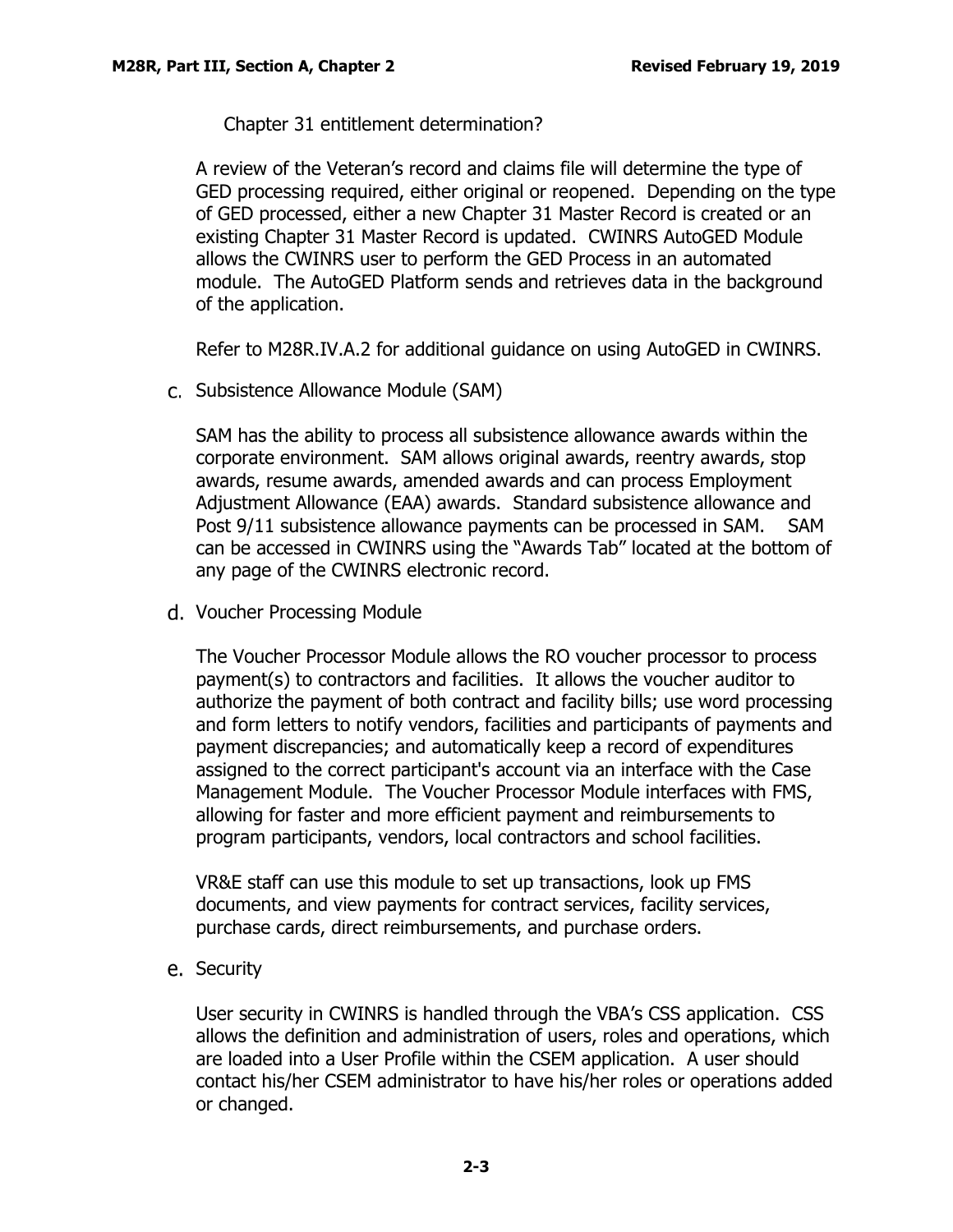1. Users

Depending on the individual profile, CWINRS restricts or permits user access at both the form and function level. CWINRS supports the following user roles:

- Reviewer
- Medical User
- VR&E Officer
- VR&E Case Manager
- VR&E Other
- On-Site Contractor
- Off-Site Contractor
- Voucher Auditor
- RO System Administrator
- National System Administrator.
- 2. Operations

The CSS Administration Module controls the functions a user may perform, while the application logic controls the cases used by the function; two aspects of the security operations are sensitive records and station-based security.

CSS User Authentication

To access CWINRS, a user must first login through the CSS User Authentication screen, enter a password, and click OK. The user can change his/her password by selecting the Change checkbox and entering a new password (twice) and clicking OK.

<span id="page-5-0"></span>2.04 CWINRS Case Management Module

The Case Management Module provides the user with access to all the rehabilitation and counseling electronic case folders stored in CWINRS. This module: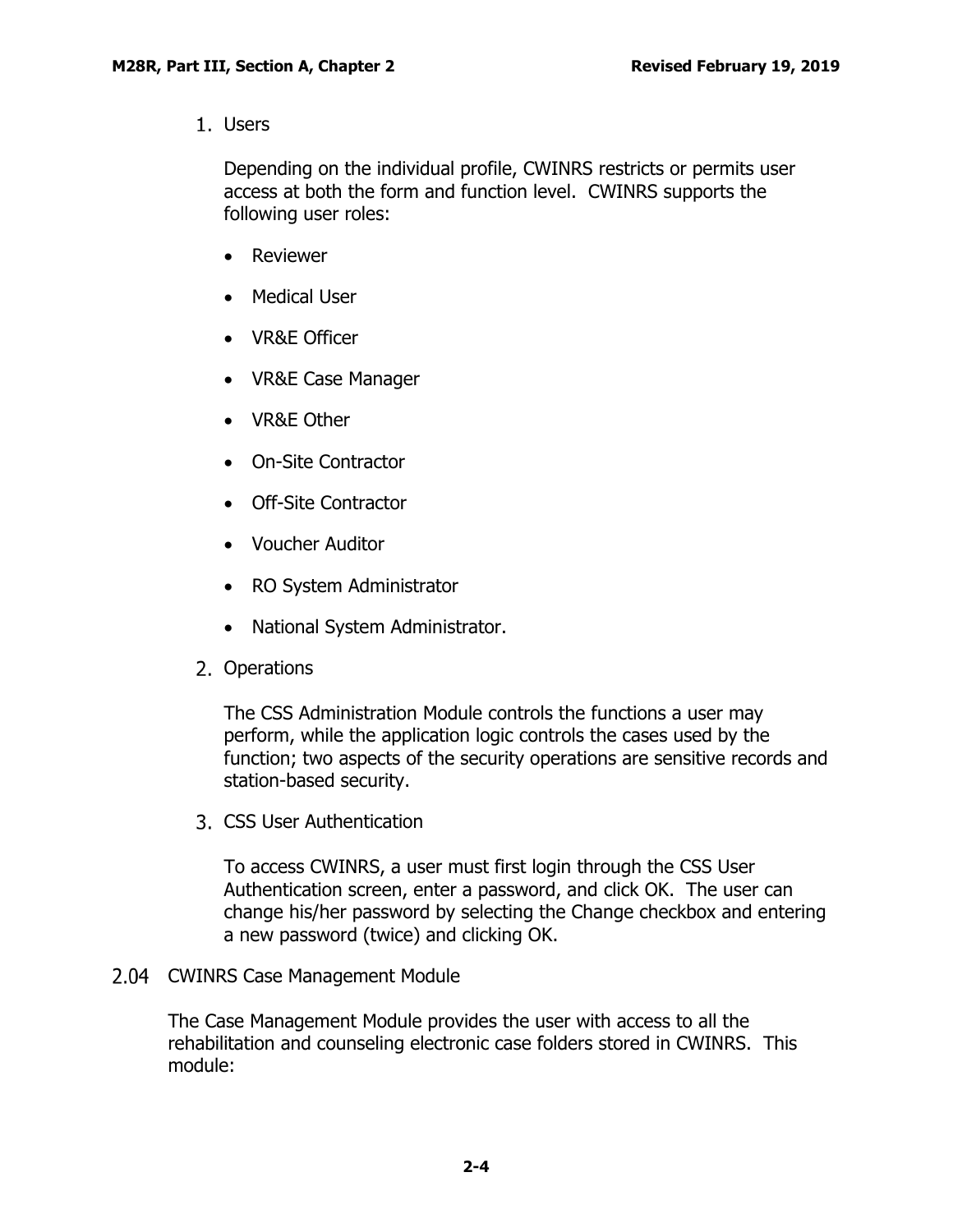- Allows creation of new records.
- Contains powerful tools for selecting case folder records to facilitate case management activities, such as the ability to establish and view alerts.
- Contains all counseling and training data, which can be viewed, updated or changed.
- Includes a scheduler for appointments and maintains all actions during the counseling, training, placement and employment phases of the VR&E program.
- Allows access to the word processing of all forms, letters and case notes.
- <span id="page-6-0"></span>• Allows the user to refresh individual case folders.

## Select Folders

The Select Folders screen can be accessed from the Case Management dropdown on CWINRS Navigator. This screen allows access to a single record or a list of records. Eleven filters and seven sorts are available on this screen which allows the user to focus his/her list of cases. This is accomplished by selecting the parameters needed and then using the Apply button under the Folder List Filters heading. After selecting one or more folders, a user view, create, archive, or active at folder.

<span id="page-6-1"></span>b. Lookup Single Folder

There are several ways for a user to look up a single folder. From the CWINRS Navigator, a user can select Lookup Single Folder from the Select Folder by File Number or SSN screen. The View Folders screen displays detailed information for a specific File. On the top level the user will see core information about the file. A user can select a preference default using choices in the edit menu to look up a single folder or look up a list.

<span id="page-6-2"></span>c. View Pending Transfers

The View Pending Transfers screen is accessed by selecting View Pending Transfers from the Case Management drop-down on the CWINRS Navigator. This screen is used to view a list of folders transferred to or from a selected RO. Folders that have been transferred to the selected RO will display when the Transfers to Selected Station Option button is used. If the selected RO is the user's own, he/she will be able to accept or reject the transfer using the appropriate button. If the transfer is rejected, a justification must be provided.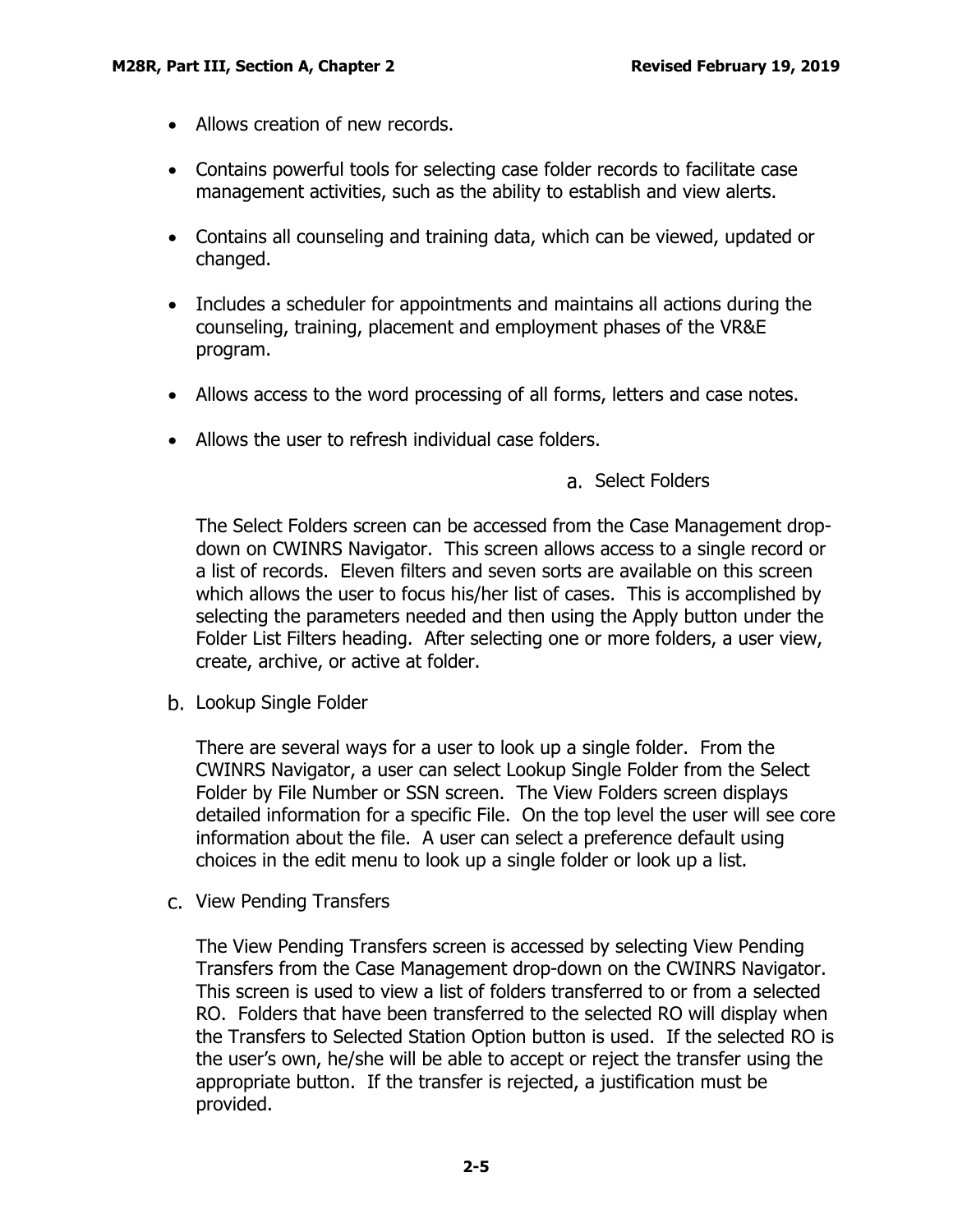#### <span id="page-7-0"></span>d. View Alerts

There are various system-defined alerts associated with CWINRS folders. System-generated messages alert the case manager to certain reviews and actions. Case managers may also create their own custom alerts. All alerts are displayed on the View Alerts screen, which is accessed by selecting View Alerts from the Case Management drop-down on the CWINRS Navigator. When a user selects an alert from the list, he/she may view the folder associated with the selected message by clicking the View Folders button. The standard View Folders screen will open. By selecting a Case Manager from the Case Managers drop-down box, the user can view his/her case alerts, which automatically display in the grid. Alerts can be sorted in ascending or descending order by clicking on the header for any column in the grid.

<span id="page-7-1"></span>e. View Group Appointments

The View Group Appointments screen is accessed by selecting View Group Appointments from the Case Management drop-down on the CWINRS Navigator.

The View Group Appointments screen allows a user to see the group appointments setup at his/her station and the commands for add, edit, Delete and print letters for appointments. The RO field is a read-only field that is set to the user's RO, which is the only group appointments the user has permission to view.

- <span id="page-7-2"></span>f. Creating Folders
	- 1. Create Case Folder

This screen is accessed by selecting Create Folder from the Case Management drop-down on the CWINRS Navigator or by clicking the Create button on the Select Folders screen. From this screen, the user will enter the individual's name and the payee and benefit type to create the case in CWINRS.

2. Manually Create Folder

After the user populates the Create Case Folder screen, CWINRS will attempt to retrieve information from BDN. If the information is not there and the user is not creating a Chapter 31 or NDAA folder, the Manually Create Folder screen will appear. The Manually Create Folder screen is a secondary information screen that contains data relating to an individual participant's folder information.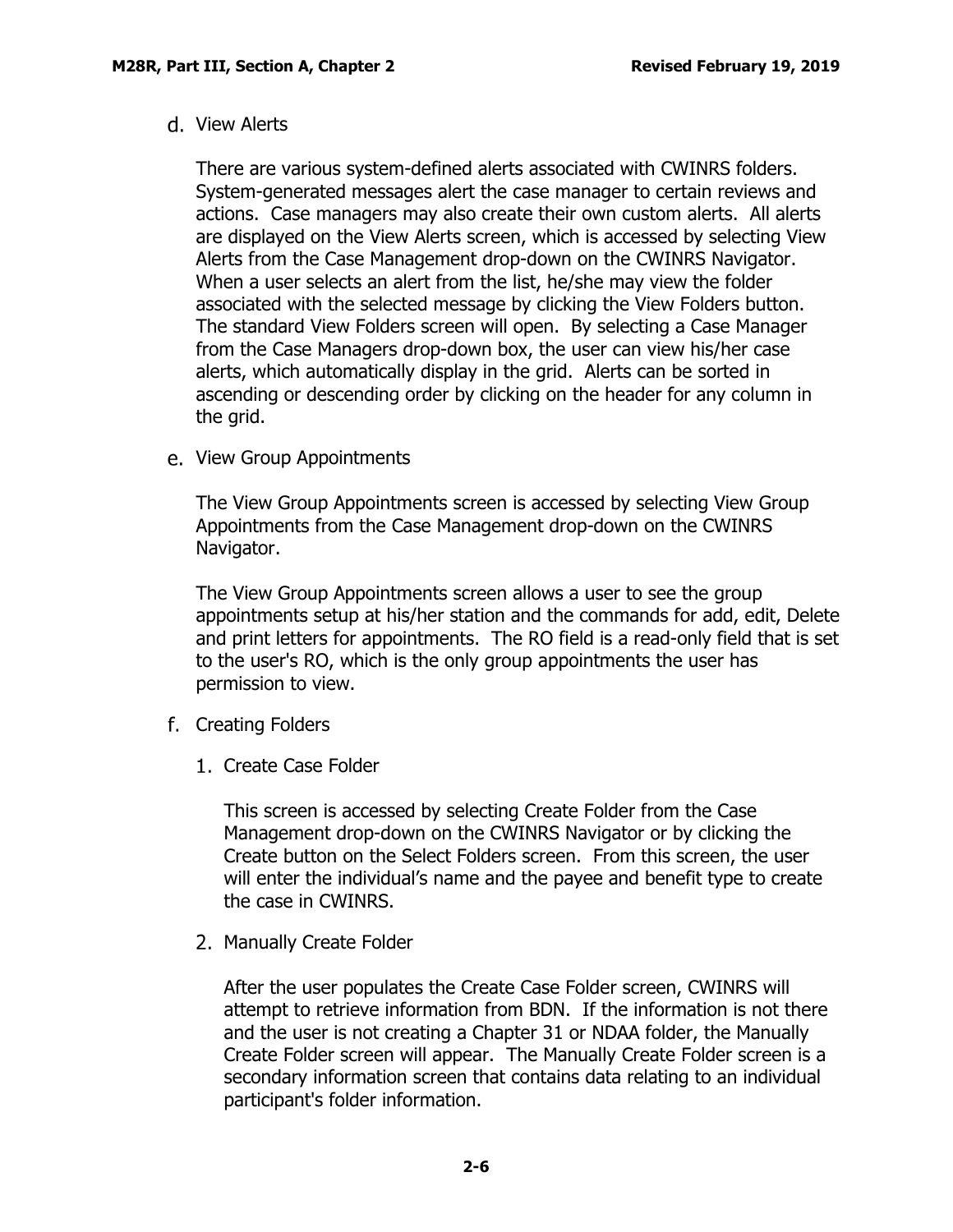<span id="page-8-0"></span>g. Chapter 33 Lookup

This screen is used to verify an individual's eligibility of the Post 9-11 GI Bill.

<span id="page-8-1"></span>h. Select VA Online Certification of Enrollment (VA-ONCE) Cases

The Select VA-ONCE Cases screen is accessed from the Case Management drop-down box. To load the grid, a case manager is selected from the dropdown box at the top of the screen and the Apply button is clicked. The grid will display a list of all folders for which VA-ONCE information exists. Clicking the Clear button will clear the selected filters. To view the VA-ONCE information for a folder, the desired folder from the grid is selected and the View button is clicked. This will open the View VA-ONCE Enrollment Facilities screen.

<span id="page-8-2"></span>i. Transfer Case to Site

The Transfer Case to Site screen is used for transferring folders from one site to another site within the same station. The Transfer Case to Site screen can be accessed from either:

- The Select Folders screen by which the user can select multiple folders to transfer all of the selected folders at one time.
- The View Folders screen by which the user is allowed the transfer of only one folder at a time.
- <span id="page-8-3"></span>j. Change Case Manager or Case Status

The Change Case Manager/Case Status screen allows the user to change either the case manager or the case status, or both. If the user is changing only one of these, it is not mandatory to change or even select an option for the other. The screen loads when the user clicks the Status/CM button on either the Select Folders or the View Folders screen.

<span id="page-8-4"></span>2.05 Setup and Admin Module

The Setup and Admin Module allows the VR&E Officer or designee to customize many features of the CWINRS program for the specific RO and staff in each office. Customizing the CWINRS program includes items such as establishing the personnel who are authorized to use CWINRS, recording the different sites used by the RO, establishing rehabilitation/employment placement specialists, entering standard RO data and mileage tables, contract service categories, contract service providers, and facility service providers. This module is accessed from the CWINRS Navigator screen.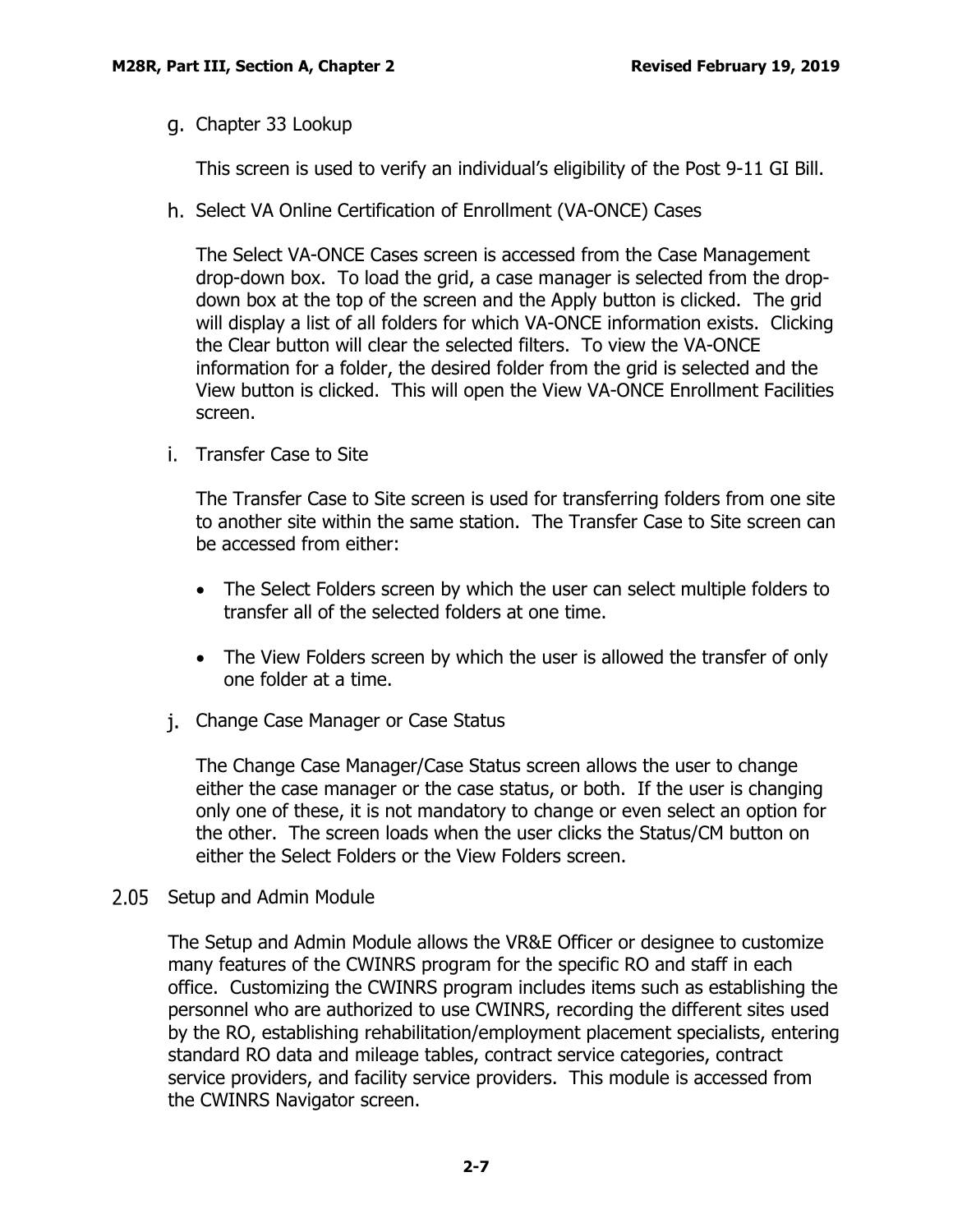View Contract Awards

<span id="page-9-0"></span>The View Contract Awards screen displays the list of contract awards available for use by a given station. The View Contract Awards screen is accessed from the drop-down menu on the CWINRS Navigator screen. This screen displays a list of contract awards for the user. This screen also lists in a separate grid the services that the provider can offer under the selected contract award. This grid lists the service name for each type of service. The contract award grid contains the following information:

- Provider Name the name of the Contractor.
- Contract Number the number assigned to the contract between VBA and the Contractor.
- Limit the dollar amount that may be obligated for the particular service.
- Start Date -the period of performance start date.
- End Date the period of performance end date.
- NAS stands for National Acquisition Strategy.
- Services Approved for the Selected Contract lists the services associated with the selected Contractor from the grid above.

From this screen, new contract awards can be added, existing contract awards can be edited or deleted, and services can be added to the list of approved services for the selected contract award.

The user may view contract awards from a station other than his/her own. The user may select the desired station from the Station drop-down box, and then click the Retrieve button. Payments cannot be deleted after the contractor is paid. If contractors were used on an individual's case and the case is transferred to a different station, the contractor's information will travel with the case and appear on the new station's CWINRS list of contract service providers and on the Financial screens as needed.

NOTE: As of Fiscal Year 2013, all VetSuccess contracts are managed entirely through CAATS. This affects Chapter 31 as well as Chapter 36 contract services. All other contract types are still handled in CWINRS.

<span id="page-9-1"></span>b. Contract Service Providers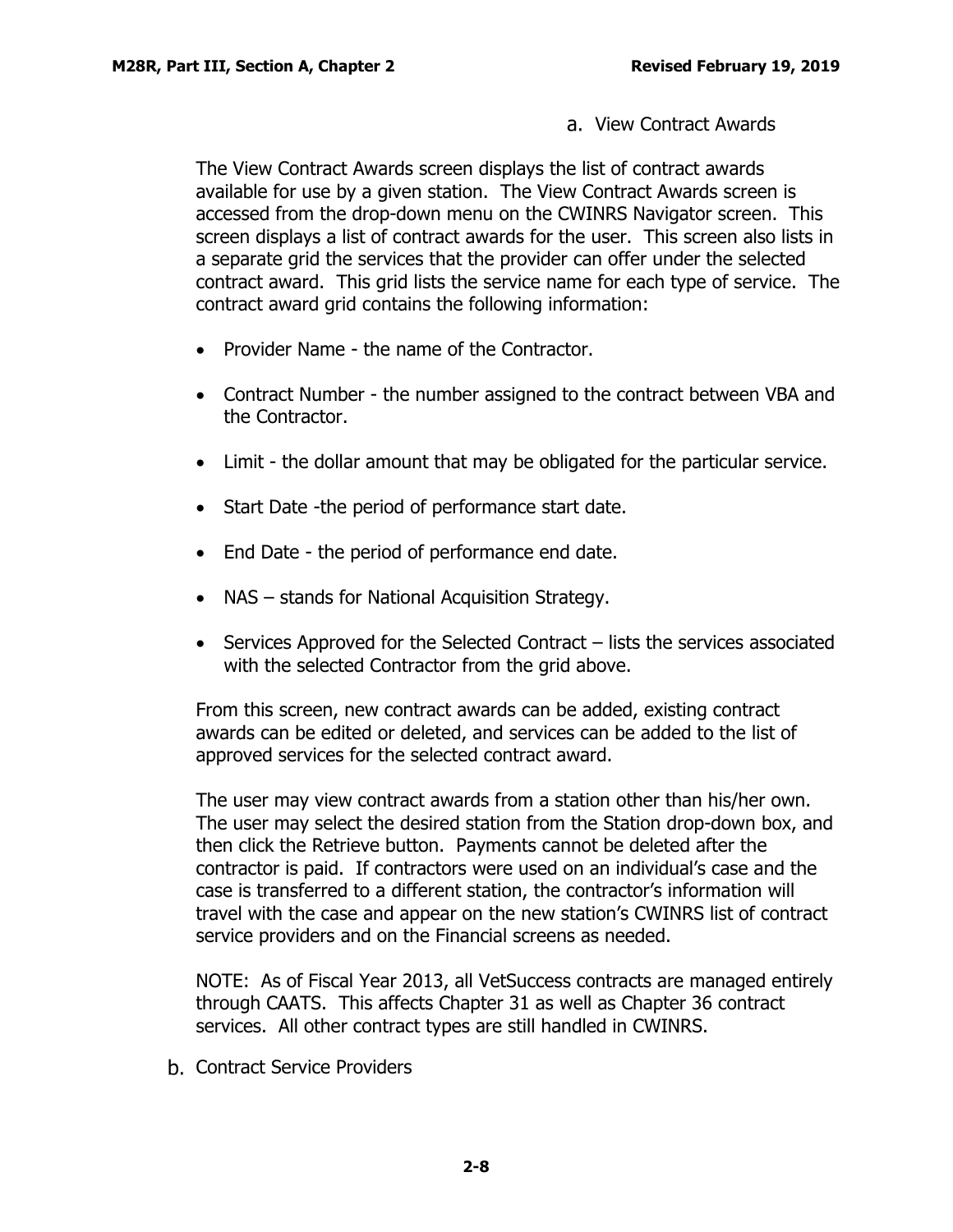The View Contract Service Providers screen displays a list of contract service providers available for use by a given station. This screen is accessed from the Setup and Admin drop-down menus on the CWINRS Navigator screen. When the screen is loaded, it automatically displays in a grid the contract service providers for the user's station (which is displayed in the drop-down box at the top of the screen). The grid includes the following information for each listed contract service provider:

- Provider Name.
- Address the provider's mailing address (not necessarily the same as its payment address).
- City the provider's city, state and ZIP code.
- Vnd if checked, it indicates that the vendor is vendorized.

From this screen, the new service providers can be added, and existing service providers can be edited or deleted.

<span id="page-10-0"></span>c. Contract Service Categories

The View Contract Service Categories screen displays a list of Contract Service Categories available for use in a grid that includes the name of the service, what benefit (e.g., rehabilitation services or educational vocational counseling) the service may provide and a description of the service provided. The NAS column, if checked, simply means that the associated service is part of the National Acquisition Strategy. This screen is reserved for VR&E Service to add new service categories and edit or delete existing service categories.

<span id="page-10-1"></span>d. Facility Service Providers

The View Facility Service Providers screen displays a list of facility service providers available for use by a given station. To access this list, the user can select facility service providers from the drop-down menu beside the Setup and Admin button. The screen defaults to a grid of the facility service providers for the user's station. Different stations may be selected using the drop-down menu atop the Facility Service Providers screen.

From the View Facility Service Providers screen, the user may add or edit a facility service provider for his/her station only or view existing facility service providers at any station.

<span id="page-10-2"></span>e. Case Managers/Users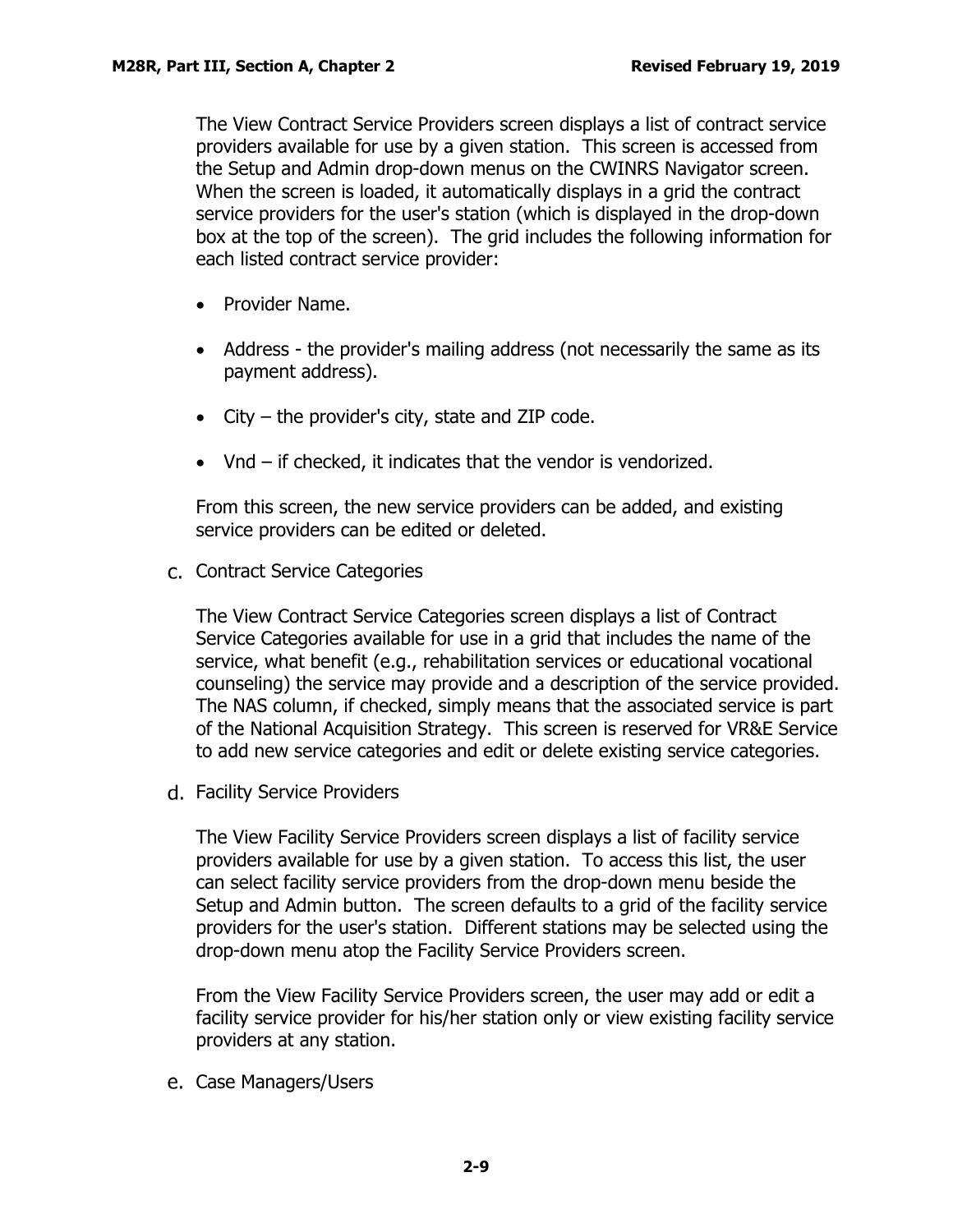The Case Managers/Users screen displays a list of case managers and users for a given station. The View Case Managers/Users screen is accessed from the CWINRS Navigator screen and automatically displays in a grid the case managers and users for the user's station (which is displayed in the dropdown box at the top of the screen). The grid includes the following information for each listed case manager and user:

- Name
- Case Manager Number
- Job Title
- Phone
- Security Level
- Active Checkbox indicates if the Case Manager/User is currently active

From this screen, new case managers and users can be added and existing case managers and users can be edited or deleted. The user cannot delete or archive case managers with active cases.

<span id="page-11-0"></span>f. Case Assistance Specialists

The View Case Assistance Specialists screen displays a list of case assistance specialists for a given station. A case assistance specialist can be any entity assigned to the category. The criterion is that the entity is a non-vendor provider of services such as a state-federal employment One-Stop, the Disabled Veterans' Outreach Program/Local Veteran Employment Representative (DVOP/LVER) or a Veterans advocacy group that assists with rehabilitation but is not paid by VA for doing so. The View Case Assistance Specialists screen displays in a grid the case assistance specialists for the user's station. From this screen, new case assistance specialists can be added, and existing case assistance specialists can be edited or deleted.

<span id="page-11-1"></span>g. Regional Office (RO) Settings

The RO Settings screen is used to manage CWINRS settings for the specific RO. From the CWINRS Navigator screen the user can select RO Settings from the drop-down menu. This will open a Manage RO Settings screen. From the Manage RO Settings screen the user may view and edit:

- RO Location Information
- Setup and Admin Preferences for the RO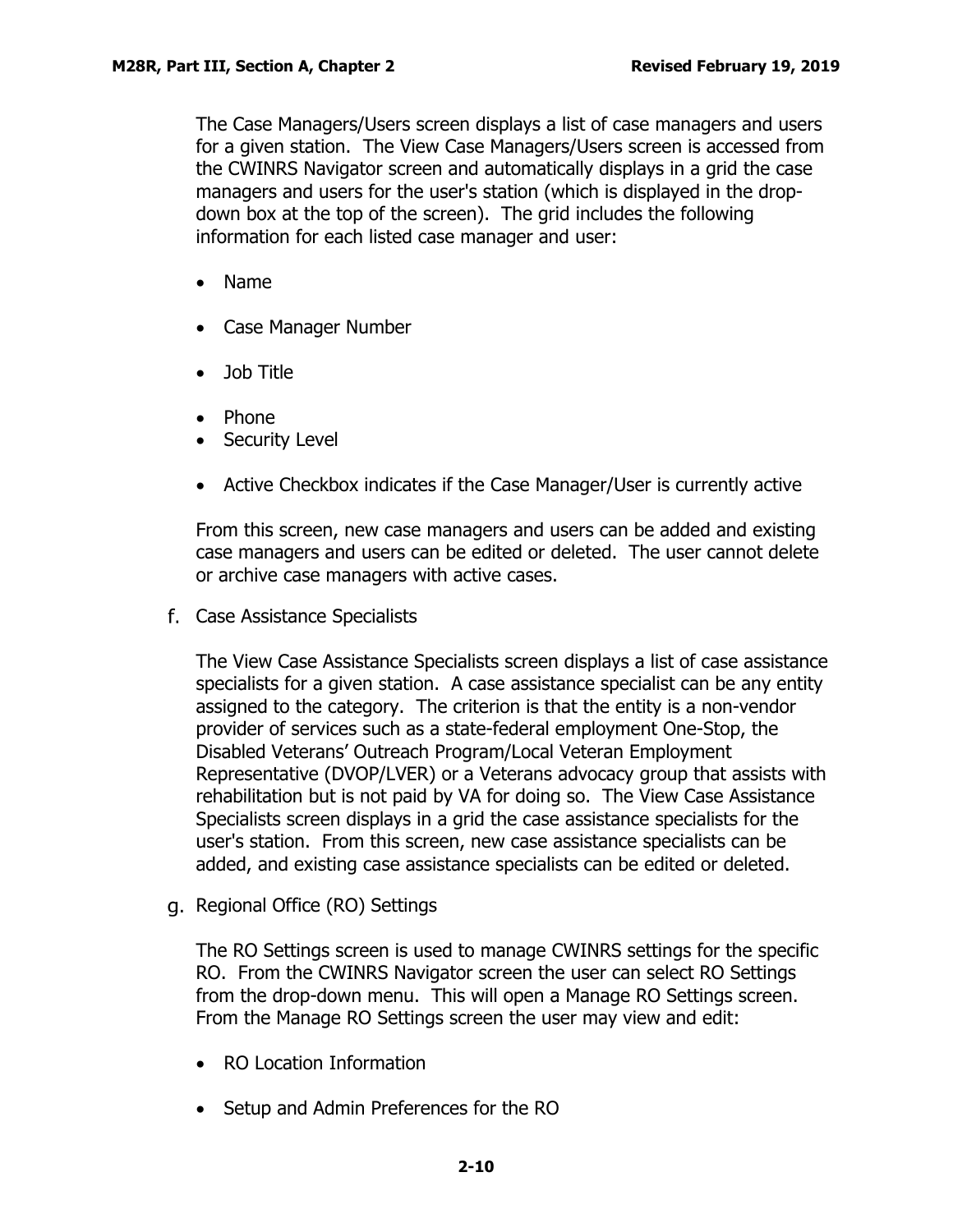- VR&E Officer Information
- Voucher Auditor Information
- Beneficiary Travel Rates

The user may also view Educational Vocational Funds (Ed/Voc) and General Operating Expenses (GOE) Program Cost Limits. However, the editing of cost limits may only be done by a National System Administrator in VR&E Service or the VBA Office of Field Operations (OFO).

<span id="page-12-0"></span>h. National Limits

The National Limits screen allows for the adding, updating and viewing of the national limit and the RO limits for selected fund types and fiscal years. The National Limits screen is editable only by a national system administrator at station 101. Other users throughout the country may have read-only permissions. The screen is accessed from the CWINRS Navigator screen by selecting national limits from the drop-down menu on the Setup and Admin button.

<span id="page-12-1"></span>VR&E Sites

The VR&E Sites screen displays a list of sites available for use by a given station. The View Sites screen is accessed from the CWINRS Navigator screen by selecting VR&E sites from the Setup and Admin drop-down menu. When the View Sites screen is loaded, it automatically displays in a grid the sites for the user's station. From this screen, the user can add new sites and edit or delete existing sites.

<span id="page-12-2"></span>j. Jurisdictions

The View Jurisdictions screen is accessed from the CWINRS Navigator screen by selecting jurisdictions from the drop-down menu under the Setup and Admin button. This screen displays jurisdictions associated with the selected station. From this screen, new jurisdictions can be added, and existing jurisdictions can be edited or deleted.

<span id="page-12-3"></span>k. Mileage Table

The View Mileage Table screen displays a list of mileage entries available for use in the user's RO. A mileage entry is the distance between a particular origination city and the RO city. The View Mileage Table screen is accessed from the CWINRS Navigator screen. From this screen, a new mileage entry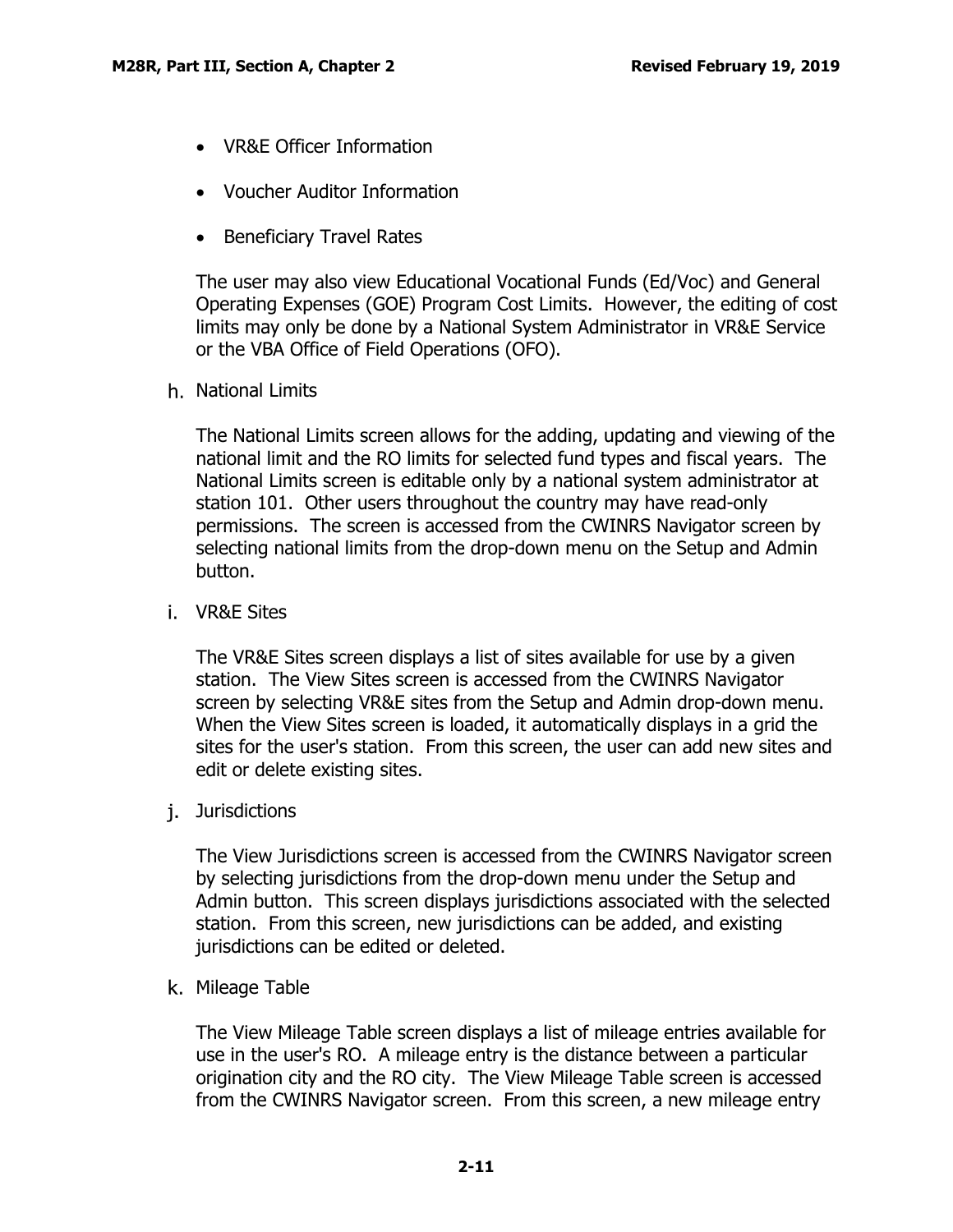can be added, and existing mileage entries can be edited or deleted.

<span id="page-13-0"></span>Local Templates

The View Local Templates screen displays a list of locally added templates that have been added by users at a certain RO for use alongside the standard templates used nationwide. Each RO has its own local templates for its exclusive use. The View Local Templates screen is accessed from the CWINRS Navigator screen. From this screen, a template can be added, and existing local templates can be edited or deleted.

<span id="page-13-1"></span>m. Security Report AutoGED

The Security Report for AutoGED screen can be accessed through the dropdown menu on the Setup and Admin button on the CWINRS Navigator. This screen displays all records where a user attempted to execute a CAUT command, authorizing the GED process, where that same user executed the CEST command for the same record.

<span id="page-13-2"></span>Canned Statements

The View Local Canned Statements screen can be accessed through the CWINRS Navigator by using the drop-down menu on the Setup and Admin button. From this screen, the user has the ability to view and edit the local canned statements that have been implemented for a specific RO. User permissions determine what the user is able to do from this screen.

<span id="page-13-3"></span>2.06 CWINRS Interfaces with VA-Once

<span id="page-13-4"></span>CWINRS interfaces with outside systems, to include VA-Once.

a. General

The user can look up VA-ONCE information by selecting VA-ONCE from the Folders Menu option or by selecting Select VA-ONCE Cases from the Case Management drop-down on the CWINRS Navigator

In each of these ways, the user can view the enrollment certification information transmitted from the VA-ONCE application for a selected beneficiary. If any enrollment certifications exist for the selected beneficiary, the first screen encountered by the user will be the View VA-ONCE Enrollment Information screen. The beneficiary's name, file number, payee and SSN will be displayed at the top of the screen. The grid will list all certification header information for the beneficiary with the certification number, the name of the facility, the facility code, the name of the program, the date signed and the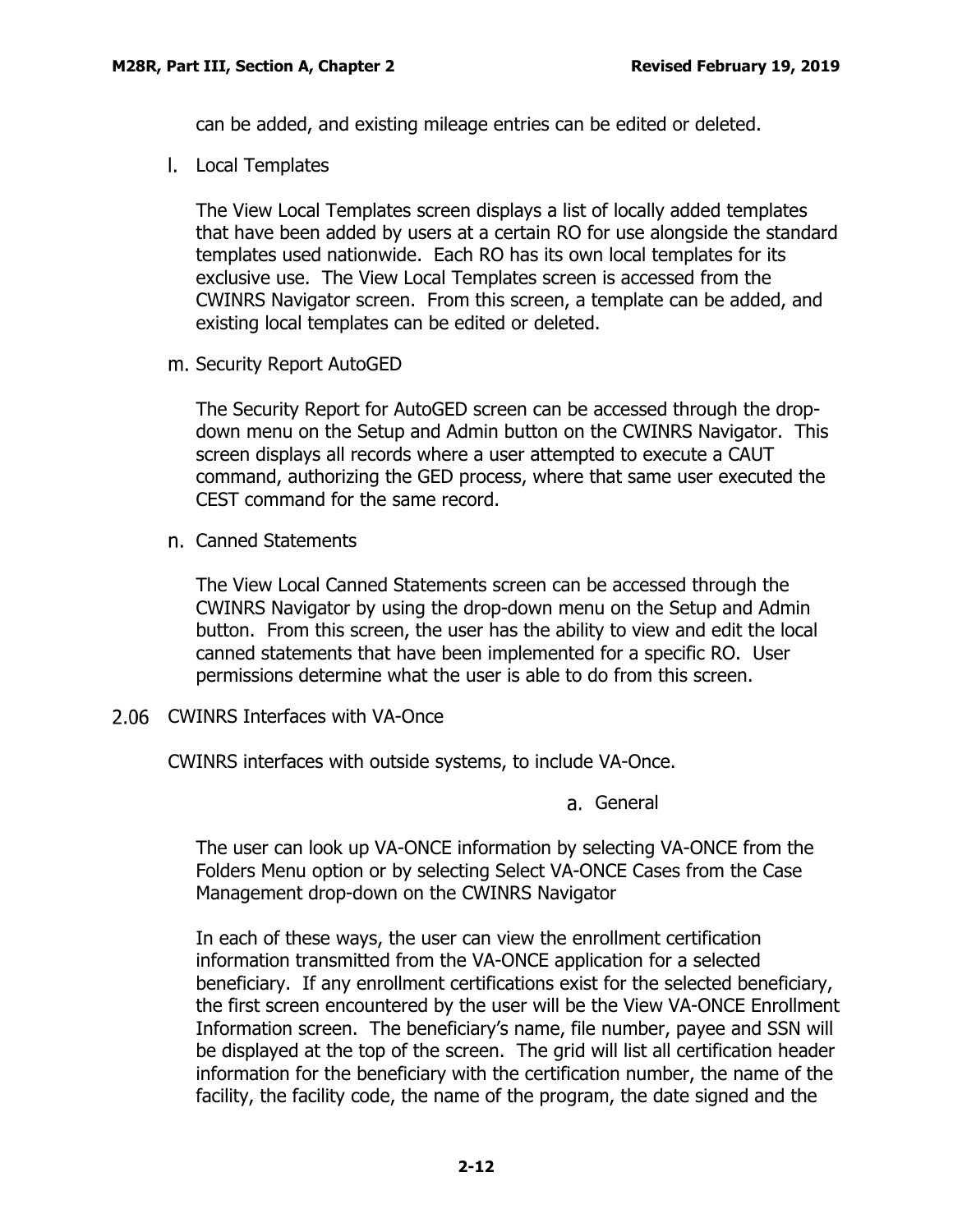processing status appearing in the grid.

To update the processing status, the user selects a grid item and clicks the Edit Status button. This will open the Edit VA-ONCE Enrollment Processing Status screen.

To view enrollment certifications, the user must select an item from the grid and click the View Certifications button. To view detailed information about the facility associated with a specific certification, the user must select the desired item from the grid and click the View School Info button. The Close button will exit the screen and return to the Navigator.

<span id="page-14-0"></span>b. Edit VA-ONCE Enrollment Processing Status

When VA-ONCE information is first retrieved in CWINRS for a given beneficiary, the processing status is "New." The Edit VA-ONCE Enrollment Processing status screen allows the user to update the processing status for an enrollment certification associated with a selected beneficiary. The screen displays basic beneficiary information (name, file number/payee and SSN) and basic enrollment information (school name, program, certification number and date signed). The current processing status will be displayed in the field provided (and the associated option button will also be preselected).

The user can update the processing status, by selecting the desired status from the available option buttons and clicking the OK button. This will save the updated processing status and return to the View VA-ONCE Enrollment Information screen.

<span id="page-14-1"></span>View Enrollment Certifications

The View Enrollment Certifications screen is a read-only screen that displays a list of enrollment certifications for a selected facility. The top of the screen shows the individual's information, including file number/payee, SSN and name. Below this is information about the facility including the school name, facility code and program name along with the date signed and processing status.

The grid displays the following information for each certification:

- Processed Date
- Type (Change, Amendment or Original)
- Certification Number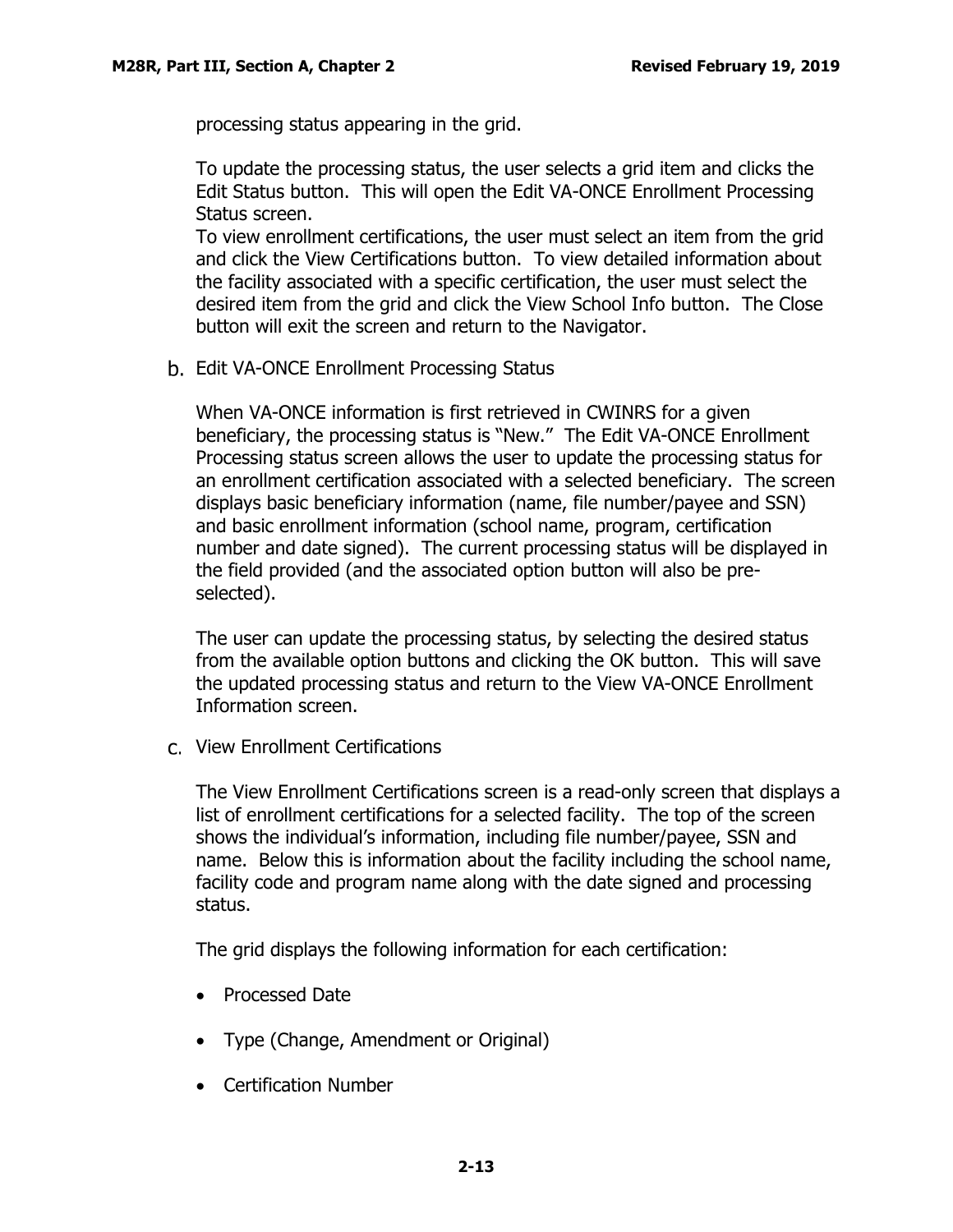- New Certificate Number
- Begin Date
- End Date
- Credit Hours

The user can view further details for a given certification, by selecting a certificate from the grid and clicking the Details button. This will open the Enrollment Certification Detail screen. The Close button will exit the screen and return to the View VA-ONCE Enrollment Information screen.

1. View Enrollment Certification Detail

The View Enrollment Certification Detail screen displays, in read-only mode, detailed information pertaining to a selected enrollment certification. The Print button will export the data on this screen to a Word document. The History button will open the View Enrollment Certification History screen. The Close button will exit the screen and return to the View Enrollment Certifications screen.

2. View Enrollment Certification History

The View Enrollment Certification History screen displays, in a read-only grid, historical change information about the selected enrollment certification. The Close button will exit the screen and return to the View Enrollment Certification Detail screen.

View Enrollment Certification School Information

The View Enrollment Certification School Information screen displays, in read-only mode, all of the information pertaining to the selected facility and the type of program involved in the selected certification. The Print button will export the information on this screen to a Word document.

Details for a particular remark can be viewed by selecting "Remark" from the grid and clicking the View button. This will open the View VA-ONCE Remarks screen. From the View VA-ONCE Remarks screen, the Close button will return the view to the Enrollment Certification School Information screen. From the Enrollment Certification School Information screen, the Close button will return the view to the VA-ONCE Enrollment Information screen.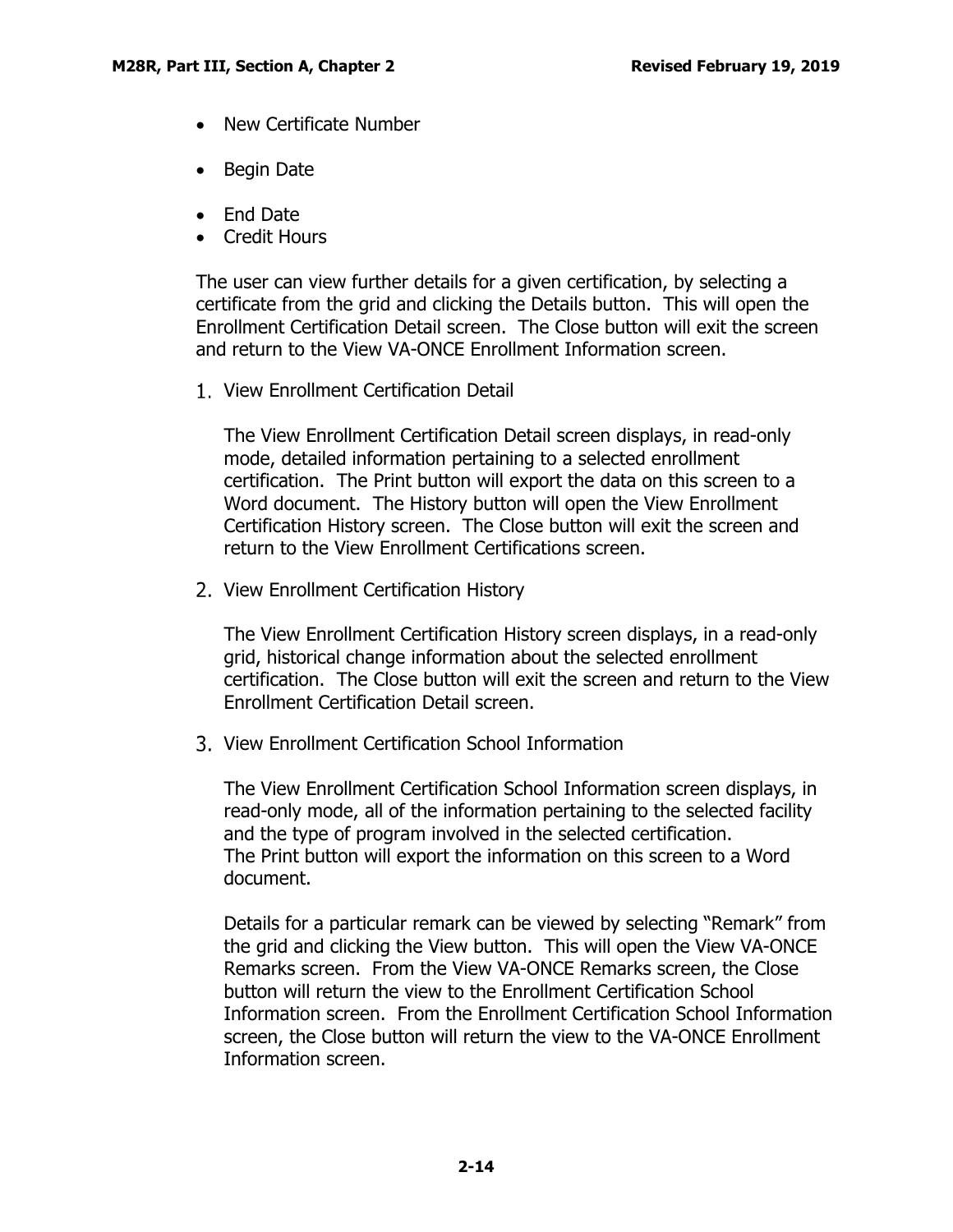<span id="page-16-1"></span><span id="page-16-0"></span>2.07 Custom Letters and Forms

General

In addition to the standard forms and letters that are available in CWINRS, a System Administrator can easily create customized forms and letters designed to meet local needs. These local letters and forms can merge information from the CWINRS database fields as the standard forms and letters do. Note that approval by the VR&E Officer is required for local forms and letters.

<span id="page-16-2"></span>b. Creating a Customized Form or Letter

To create a customized form or letter, from the Navigator Screen, the user selects the "Local Templates" option from the Setup and Admin drop-down, and clicks the Setup and Admin button. A list of all of the user's RO's customized forms or letters will be displayed. To create a customized form or letter, the user will:

- 1. Click the Add Button.
- 2. Enter the information about the new document in the pop up window. The information entered includes the following:
	- Name of document: Up to 20 characters; do not include the .DOT file extension.
	- Type: Form or Letter.
	- Category: Counseling, Rehab, or Local (forms default to "Local," and it is recommended that the user chooses "Local" as his/her default for letters to ease the ability to locate custom letters in CWINRS).
	- Description: Since the file name is brief, this allows the user to provide a short description of the document to assist with identification within the CWINRS program.
- 3. Click the OK button to save the document name and description. This will open Word with the local template worksheet.
- 4. Provide the desired text or empty fields.
- 5. Enter desired merge fields. To enter a field from CWINRS, click the Insert Merge Field button on the Word tool bar. When the user clicks the button, he/she will see all the fields from CWINRS that are available for use in creating custom letters and forms.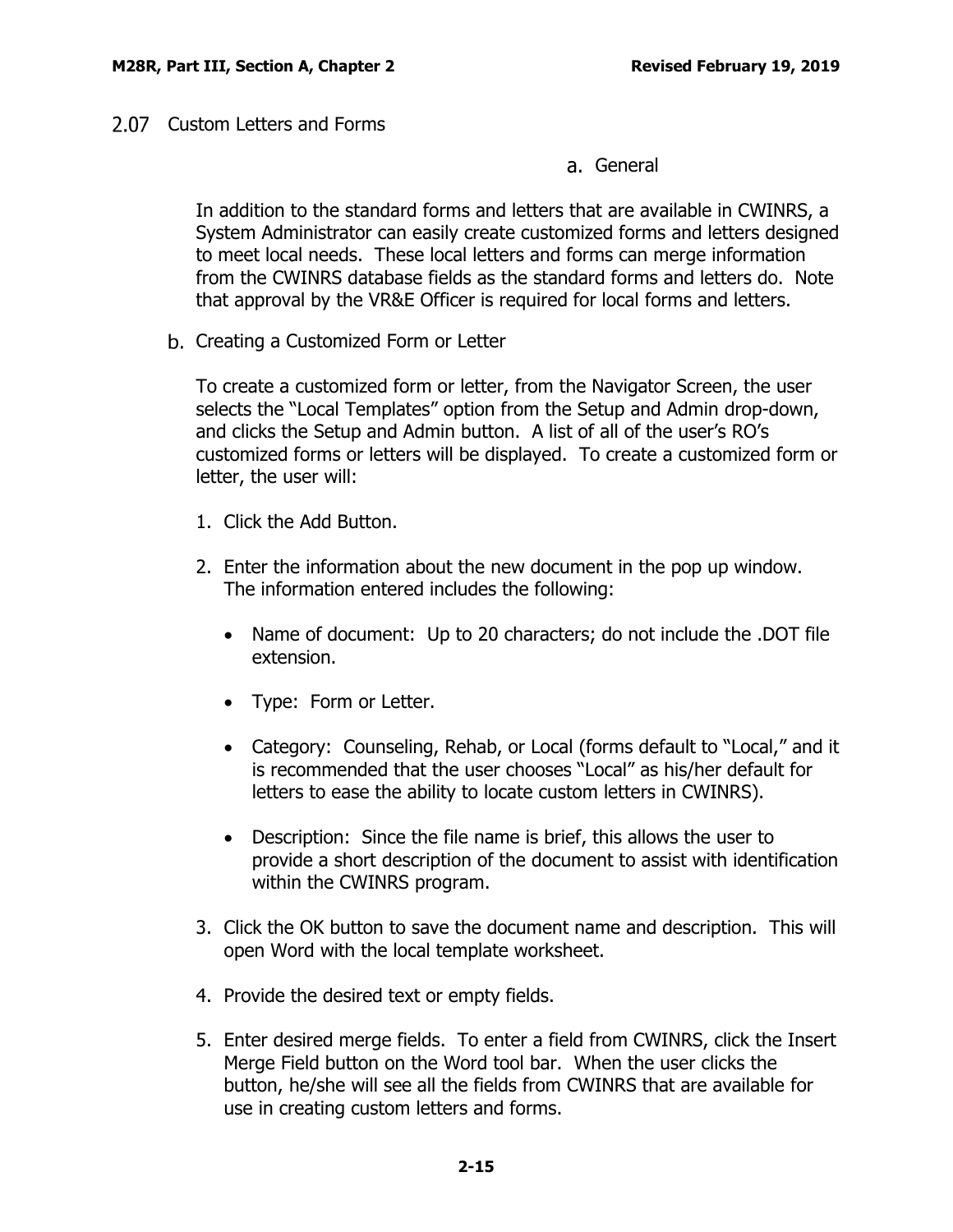- 6. The Mail Merge code will import the data into the document when it is printed from CWINRS.
- <span id="page-17-0"></span>Editing a Local Template

To edit a customized form or letter, the user selects "Local Templates" from the Setup and Admin drop-down box, and clicks the Setup and Admin button. A list of all forms or letters in the local folder for the user's RO will be displayed. To edit a customized form or letter, the user will:

- Select the template to edit by highlighting it in the grid.
- Click the Edit button, which will open the template document in Word.
- Edit the template document as needed.
- Save the template document by clicking the save icon in Word; do not use "save as" to save the document.
- <span id="page-17-1"></span>d. Deleting a Local Template

To delete a customized form or letter, from the Navigator Screen, the user selects the Custom Templates function from the Setup and Admin Module and clicks the Setup and Admin Icon. A list of all forms or letters in the RO local folder will be displayed. To delete a customized form or letter, the user will:

- Select the template to delete by highlighting it and right clicking with the mouse.
- Click the Delete button; a message will be displayed asking the user to confirm that he/she wants to delete the template; click YES to delete.
- The template will be removed from the Local Folder to the Backup folder, and the document listing will be removed from the document table.
- <span id="page-17-2"></span>Using the Customized Forms and Letters

Custom forms and letters may be accessed through CWINRS from the Case Management Module forms and letters option. "Local" will display only locally created forms or letters.

<span id="page-17-3"></span>Centralized Administrative Accounting Transaction System (CAATS)